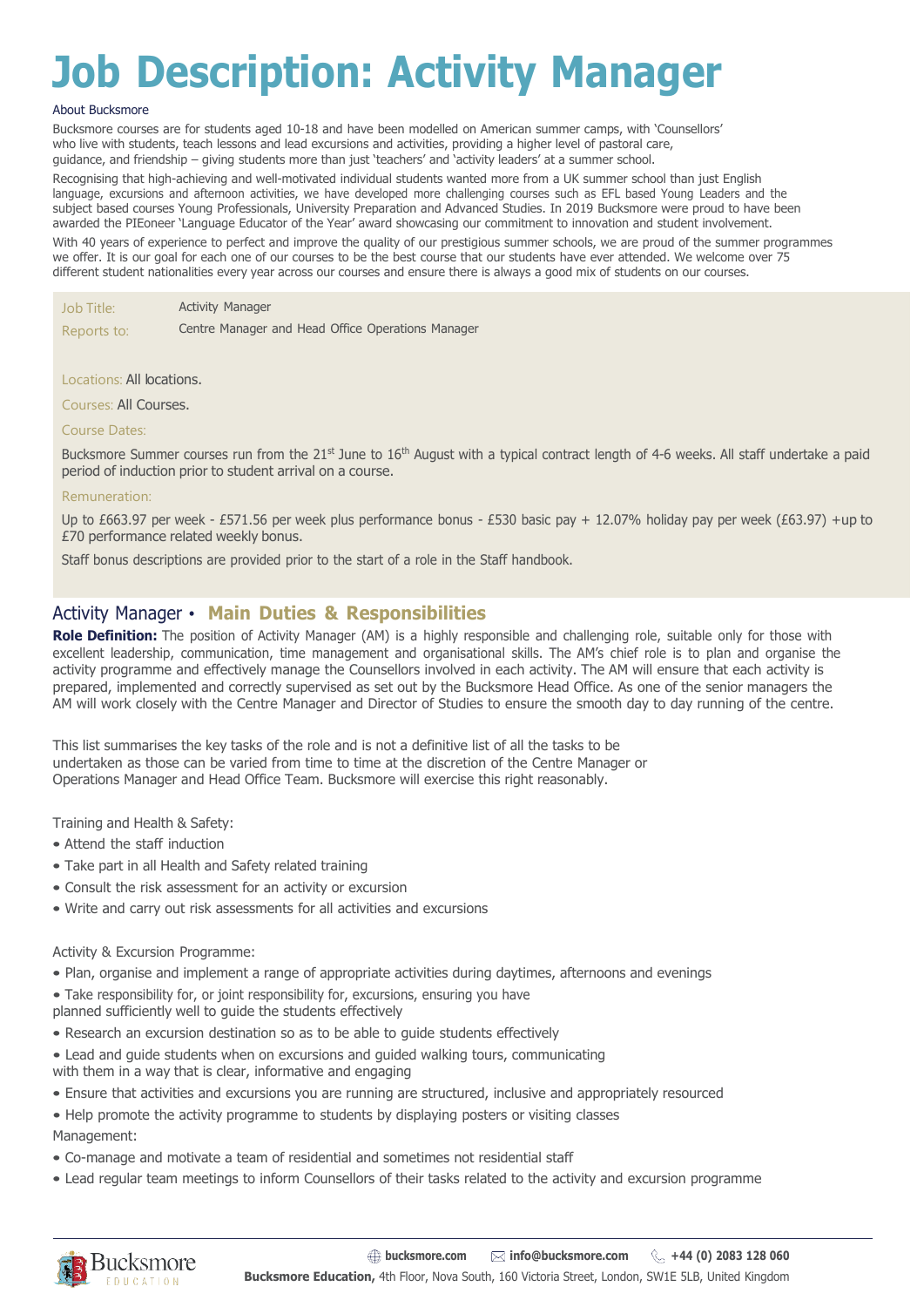# **Activity Manager**

- Monitor the performance of Counsellors and contribute towards staff appraisals
- Assist the Course Director with planning the weekly staff rota
- Represent Bucksmore as centre management and liaise with host college staff

#### Administration:

- Manage a weekly budget
- Keep accurate records of budget spending and send to Head Office weekly
- Plan each week's timetable before the start of the week and send to Head Office in advance to allow time for authorisation

#### Student Welfare & Supervision

- Supervise students during meal times
- Where required assist with student transfers to and from airports as directed by the Course Director
- Where required, as part of your rota, perform waking up duties and 'lights out' duties

#### General

- Attend staff meetings as required
- Respond to general emergencies at all times
- Maintain proper levels of student discipline, safety and welfare
- Carry out any other reasonable task assigned to you by a manager to meet the operational demands of a centre
- Assist the Centre Manager with the set-up, shut-down and day-to-day running of the centre

## **Activity Manager• Person Specification**

Legal Requirement: All applicants must have the eligibility to work in the UK prior to commencing employment

The following are the essential and desirable requirements needed in order to do the job.

#### Knowledge, qualifications and experience:

Essential

- Native or native level English speaker
- Experience of working in a language and activity based summer school or similar environment.
- Experience of organising activity programmes and/or events for young people
- Experience of managing in a summer school or residential course environment

#### Desirable

- First aid qualification
- Background of leading sessions or workshops in art, music, sports, journalism or drama

### Skills, abilities and competencies:

Essential

- Excellent communication skills
- Proven leadership skills
- Exceptional organisational skills
- Ability to work within a team
- Proven ability to work effectively under pressure

#### Personal Attributes:

#### Essential

- Commitment to delivering a high standard of work
- Demonstrates respect for equal opportunities and diversity
- Adopts a positive approach to personal learning and development
- Consistently demonstrates a 'can do' approach to work